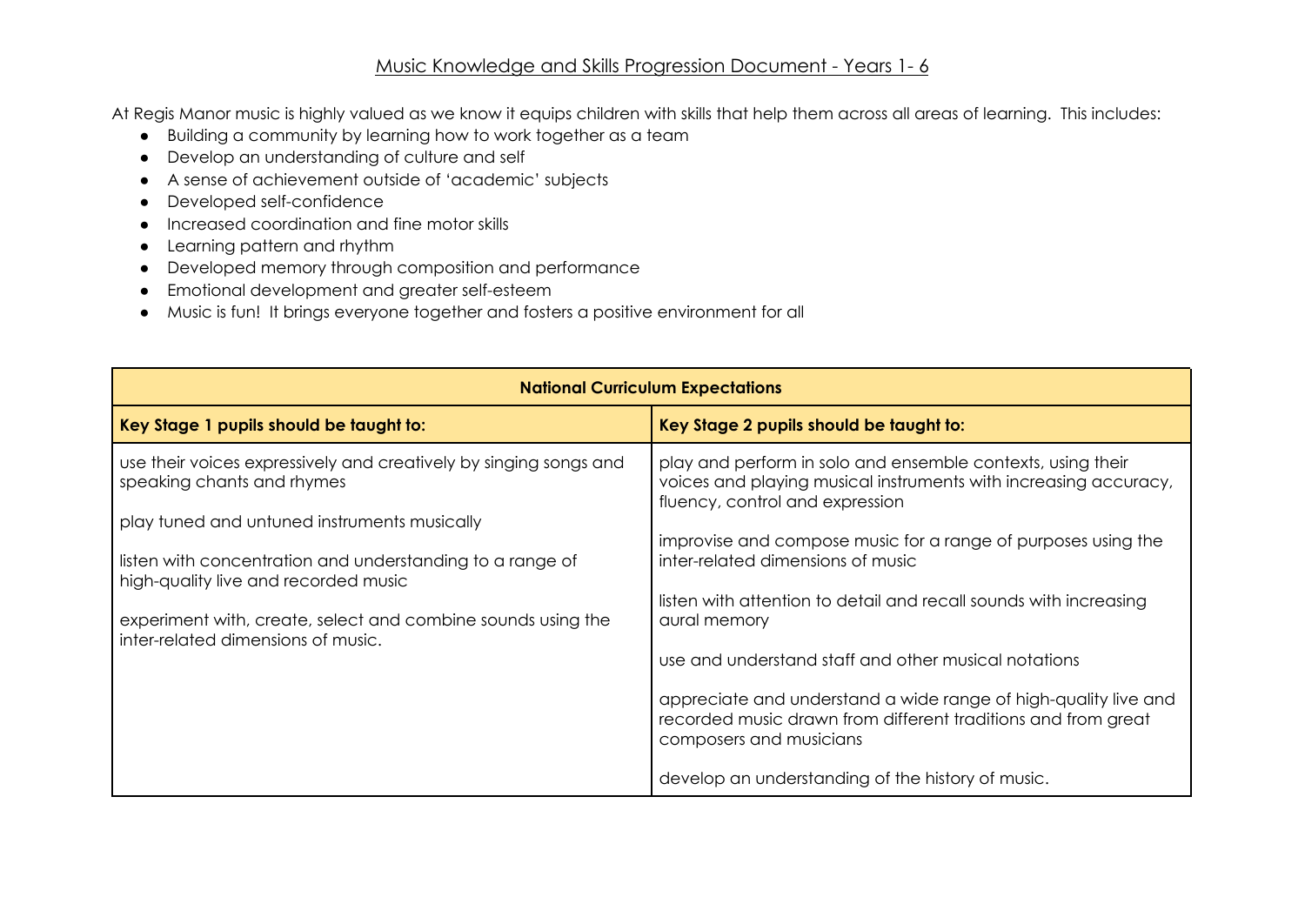| Year<br>Group | Listening and<br><b>Appraisal</b>                                                                         | Learn to Play                                                                                                                                                                                                                                                                                                                                                     | <b>Composing</b>                                                                                                                                   | <b>Singing</b>                                                                                                                                                                                                                                                          | <b>Performance</b>                                                                                                                                                                                                                                                                              |
|---------------|-----------------------------------------------------------------------------------------------------------|-------------------------------------------------------------------------------------------------------------------------------------------------------------------------------------------------------------------------------------------------------------------------------------------------------------------------------------------------------------------|----------------------------------------------------------------------------------------------------------------------------------------------------|-------------------------------------------------------------------------------------------------------------------------------------------------------------------------------------------------------------------------------------------------------------------------|-------------------------------------------------------------------------------------------------------------------------------------------------------------------------------------------------------------------------------------------------------------------------------------------------|
|               | Listening to music can<br>reduce stress and<br>allows an insight into<br>what a composer was<br>thinking. | We believe that<br>learning to play<br>instruments is<br>incredibly important<br>and every child will<br>have the chance to<br>do this as part of<br>whole class teaching.<br>There are also<br>opportunities for<br>children to expand this<br>in woodwind or brass<br>instruments. This is<br>alongside<br>opportunities for solo<br>and group<br>performances. | The art of learning to<br>make sound to<br>convey feelings and<br>emotions.<br>This includes using<br>computers to<br>compose musical<br>elements. | Singing is fun,<br>encourages good<br>breathing, social<br>engagement and<br>teamwork. We know it<br>impacts our<br>understanding of<br>culture and world<br>events. We build<br>opportunities for<br>children to sing solo<br>and in small groups<br>where appropriate | Performing in a range<br>of contexts is<br>important to us. These<br>range from the<br>classroom, class<br>assemblies to musical<br>events (e.g.<br>Remembrance,<br>Easter, Christmas)<br>There are<br>opportunities to<br>perform with the choir<br>for children in KS1 and<br>KS <sub>2</sub> |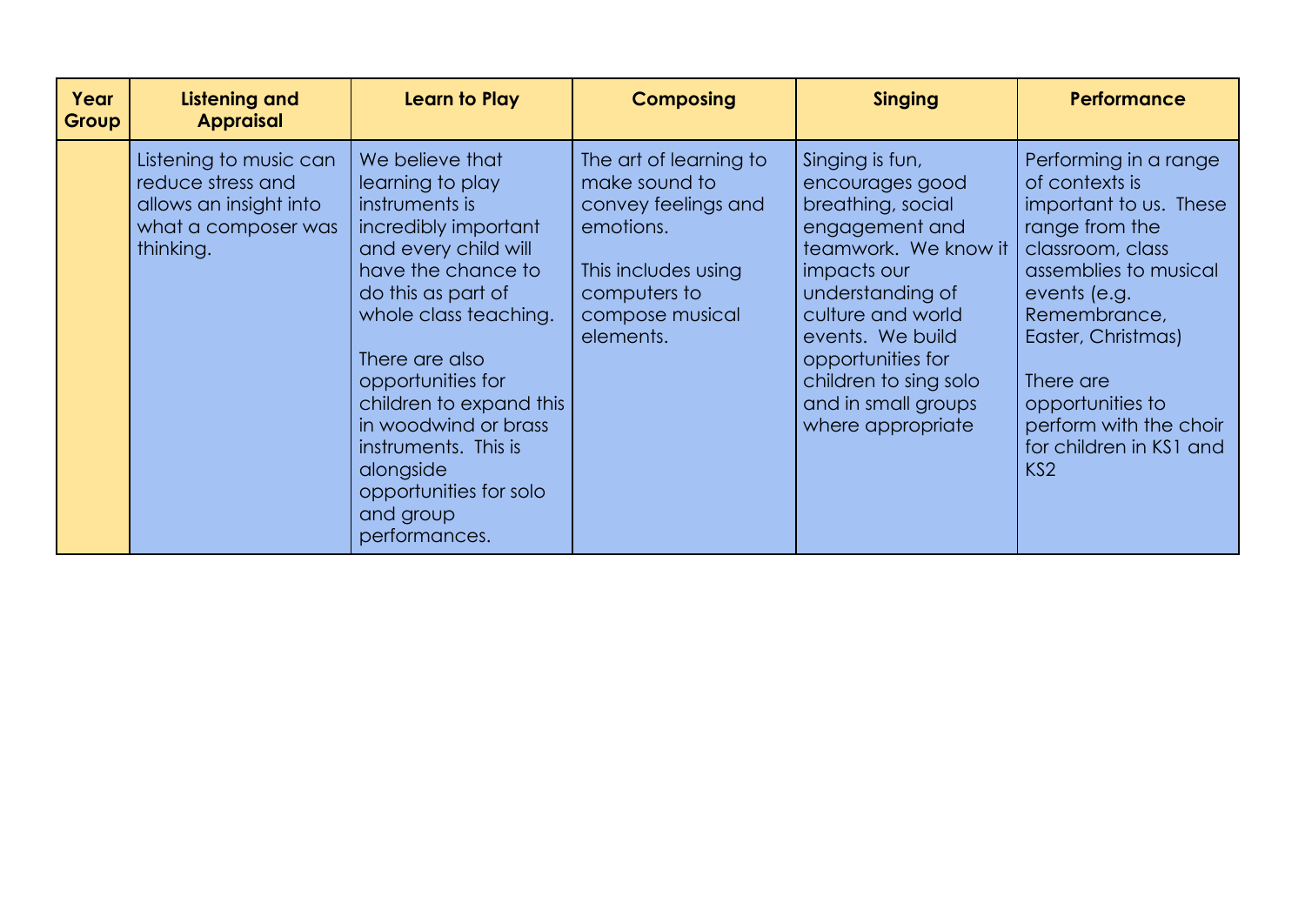| $\mathbf{1}$   | *Listen to a range of<br>sounds, music and<br>styles.<br>*Express a like or dislike<br>and give basic<br>reasons why.<br>*Know that music can<br>be used for affect to<br>convey feelings /<br>emotion.<br>*Hear basic dynamics.<br>*Hear the pulse of<br>music.<br>*Start to recognise<br>instruments.<br>*Know how sounds are<br>made and changed. | *Copy basic rhythms.<br>*Hold a beater /<br>instrument correctly.<br>*Show care and<br>respect to an<br>instrument.<br>*Use a range of<br>classroom instruments.<br>*Play instruments<br>loudly and quietly.<br><i><b>*Follow basic</b></i><br>instructions from a<br>leader.          | *Create a simple<br>chant / rhythm.<br>*Improvise simple<br>patterns in response to<br>a variety of stimuli.<br>*Develop basic<br>recording strategies<br>(pictorial).<br>*Begin to develop<br>repetition.<br><i>*Follow instructions</i><br>from a leader (e.g.<br>start, stop, volume). | *Sing simple songs<br>together with actions.<br>*Add simple<br>accompaniments.<br>*Remember songs.<br><i>*Control long and</i><br>short sounds.<br>*Create own lyrics to a<br>known song.<br>*Recognise rhyme<br>and repetition.<br>*Begin singing in a<br>round.<br>*Begin to feel the beat<br>to sing in time.<br>*Sing some songs<br>unaccompanied. | *Show basic<br>performances and<br>listen to other<br>performances in class<br>and larger groups.<br>*Begin to gain an<br>understanding of the<br>importance of<br>audience.<br>*Perform with<br>confidence.<br>*Listen to others'<br>performances and<br>offer supportive<br>feedback.<br>*Begin to add signs to<br>songs. |
|----------------|------------------------------------------------------------------------------------------------------------------------------------------------------------------------------------------------------------------------------------------------------------------------------------------------------------------------------------------------------|----------------------------------------------------------------------------------------------------------------------------------------------------------------------------------------------------------------------------------------------------------------------------------------|-------------------------------------------------------------------------------------------------------------------------------------------------------------------------------------------------------------------------------------------------------------------------------------------|--------------------------------------------------------------------------------------------------------------------------------------------------------------------------------------------------------------------------------------------------------------------------------------------------------------------------------------------------------|-----------------------------------------------------------------------------------------------------------------------------------------------------------------------------------------------------------------------------------------------------------------------------------------------------------------------------|
| 2 <sup>1</sup> | *Listen to a range of<br>sounds, music and<br>styles.<br>*Compare music styles<br>with basic<br>comparisons (e.g.<br>fast/slow).<br>*Identify classroom<br>instruments and know<br>their sounds and that<br>sounds can vary.<br>*Identify the pulse in<br>music.<br>*Know that music is                                                              | *Play a basic tune<br>using a tuned<br>instrument (ocarina).<br>*Begin to control<br>breath.<br><i><b>*Read pictorial</b></i><br>notation.<br>*Follow a beat.<br>Continue to play<br>classroom instruments<br>for accompaniment.<br>*Begin to use<br>dynamics.<br>*Play long and short | *Begin to select<br>instruments for effect<br>(including how that<br>instrument is played).<br>*Develop linear<br>notation to structure<br>composition.<br>*Create a sequence<br>of sound.<br>*Refine skills in playing<br>an instrument well and<br>with care.                           | *Singing in a round -<br>together and in<br>unison.<br>*Begin to understand<br>posture and how it<br>affects singing.<br>*Begin understanding<br>breathing techniques.<br>*Understand<br>beginning of range -<br>i.e. high/low.<br>*Understand the<br>importance of<br>warming up.                                                                     | *Show basic<br>performances and<br>listen to other<br>performances in class<br>and larger groups.<br>*Develop and build<br>confidence in<br>performing in small<br>groups.<br>*Perform as a group<br>with instructions from a<br>leader (to a range of<br>audiences using<br>actions and                                    |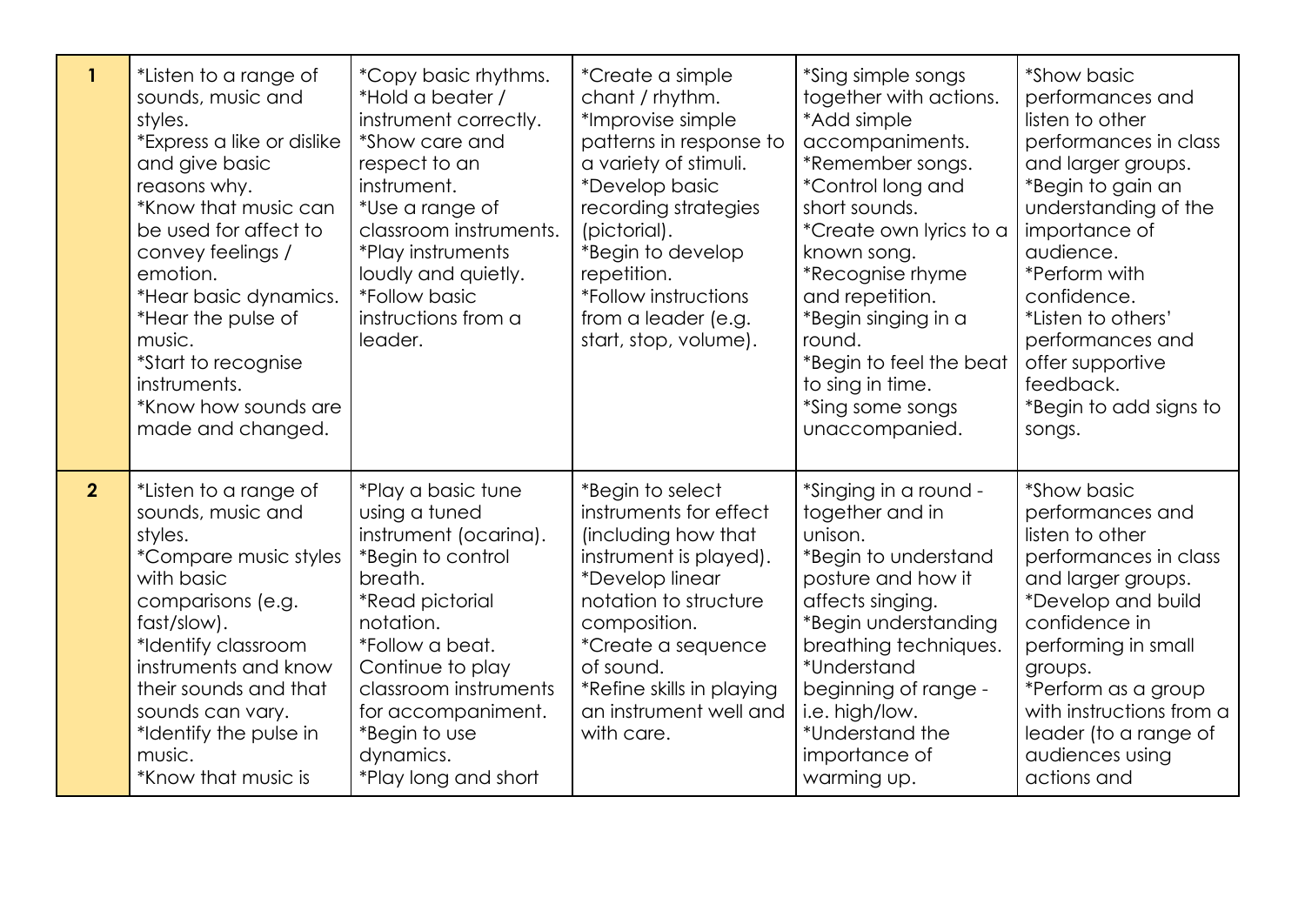|                | used in history and<br>culture.<br>*Recall a<br>tune/rhythmic pattern.                                                                                                                                                                                                                                                                                                                                                                                                                                                              | notes.<br><i>*Follow basic</i><br>instructions from a<br>leader.                                                                                                                                                                                                                             |                                                                                                                                                                                                                                               |                                                                                                                                                                                                                                                                                                                                                      | instruments).<br><i>*Practice and</i><br>maintain a<br>performance.<br>*Listen to others'<br>performances and<br>offer supportive<br>feedback.                                                                                                                                                                         |
|----------------|-------------------------------------------------------------------------------------------------------------------------------------------------------------------------------------------------------------------------------------------------------------------------------------------------------------------------------------------------------------------------------------------------------------------------------------------------------------------------------------------------------------------------------------|----------------------------------------------------------------------------------------------------------------------------------------------------------------------------------------------------------------------------------------------------------------------------------------------|-----------------------------------------------------------------------------------------------------------------------------------------------------------------------------------------------------------------------------------------------|------------------------------------------------------------------------------------------------------------------------------------------------------------------------------------------------------------------------------------------------------------------------------------------------------------------------------------------------------|------------------------------------------------------------------------------------------------------------------------------------------------------------------------------------------------------------------------------------------------------------------------------------------------------------------------|
| 3 <sup>2</sup> | *Listen to a range of<br>sounds, music and<br>styles.<br>*Express a like or dislike<br>with reasons.<br>*Introduce the<br>orchestra and discuss<br>the timbre.<br>*Understand the<br>difference between<br>pulse and rhythm.<br>*Begin to understand<br>the layers of sound<br>(texture), including the<br>use of silence.<br>*Start to appraise<br>music - what went well<br>etc (including self,<br>others and more).<br>*Know and describe<br>how music is in history<br>and culture (related to<br>topic or cultural<br>events) | *Learn to play a tuned<br>instrument (recorder).<br>*Begin to read formal<br>notation.<br>*Use dynamics for<br>effect.<br>*Play notes of different<br>duration.<br>*Begin to understand<br>musical vocabulary for<br>notes.<br><i><b>*Follow basic</b></i><br>instructions from a<br>leader. | *Begin to select<br>instruments for effect<br>(including how that<br>instrument is played).<br>*Develop layered form<br>of notation.<br>(informal/graphic)<br>*Follow a graphic<br>score.<br><i>*Create repeating</i><br>patterns (ostinato). | *Extend singing into<br>small and large<br>groups.<br>*Understand the<br>timing in songs and<br>rests.<br>*Feel the beat.<br>*Understand melody<br>and range (pitch,<br>duration, rhythm,<br>timbre, texture and<br>dynamics).<br>*Practice breathing<br>and posture.<br>*Sing in tune and with<br>control.<br>*Pronounce words in<br>songs clearly. | *Work together as part<br>of a group<br>remembering the<br>importance of starting<br>and finishing together.<br>*Perform as a group<br>with instructions from a<br>leader (to a range of<br>audiences using<br>actions and<br>instruments).<br>*Listen to others'<br>performances and<br>offer supportive<br>feedback. |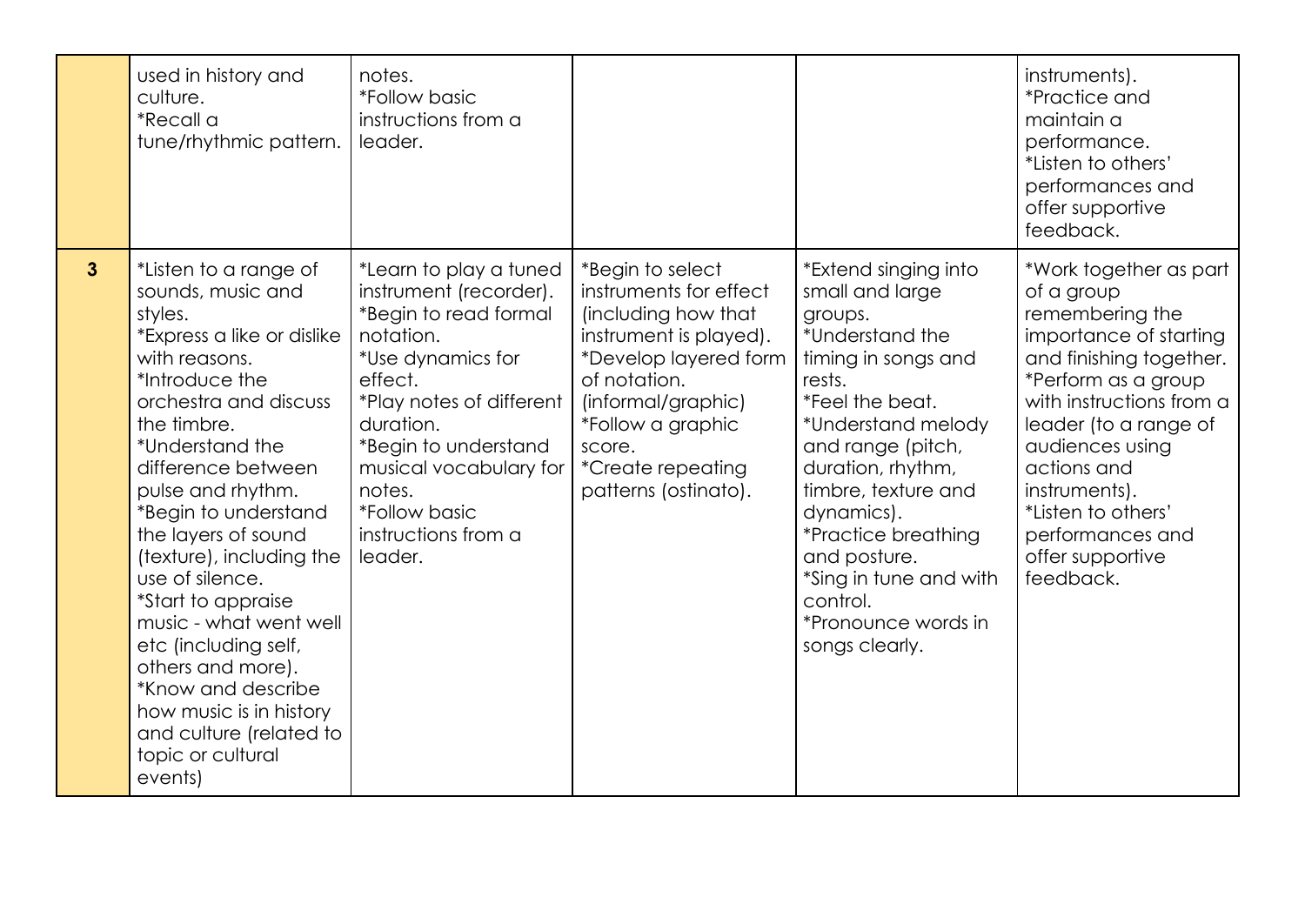| $\overline{\mathbf{4}}$ | *Listen to a range of<br>sounds, music and<br>styles.<br>*Identify changes in<br>music (tempo, pitch,<br>musical elements).<br>*Begin to use terms like<br>pitch.<br>*Begin to identify<br>musical instruments<br>within music.<br>*Begin to discuss<br>texture.<br>*Discuss the affect<br>music has on mood<br>and feelings.<br>*Understand that<br>music can have a<br>sense of occasion.<br>*Know and describe<br>how music is in history<br>and culture (related to<br>topic and cultural<br>events) | *Learn to play a tuned<br>instrument (recorder).<br>*Begin to read formal<br>notation.<br>*Use dynamics for<br>effect.<br>*Play notes of different<br>duration.<br>*Begin to understand<br>musical vocabulary for<br>notes.<br><i><b>*Follow basic</b></i><br>instructions from a<br>leader. | *Select instrument to<br>form a group<br>.composition for effect<br>*Identify the best way<br>to play an instrument<br>for effect.<br>*Begin to identify and<br>discuss the use of the<br>musical elements in<br>their compositions<br>(e.g. dynamics and<br>texture).<br><i>*Compose basic</i><br>melodies and<br>accompaniments to<br>songs.<br>*Lead a group (start,<br>stop, control<br>dynamics). | <i>*</i> To sing a range of<br>songs from different<br>backgrounds.<br>*Begin to explore how<br>we can use voices in<br>different ways.<br><i>*To understand how</i><br>posture affects voice.<br><i>*To be able to control</i><br>our breathing for<br>effect.<br><i>*To confidently sing</i><br>unaccompanied.<br><i>*To understand</i><br>dynamics in singing. | *Work together as part<br>of a group<br>remembering the<br>importance of starting<br>and finishing together.<br>*Understand the<br>context of a song and<br>how this affects its<br>performance.<br>*Listen to others'<br>performances and<br>offer supportive<br>feedback. |
|-------------------------|----------------------------------------------------------------------------------------------------------------------------------------------------------------------------------------------------------------------------------------------------------------------------------------------------------------------------------------------------------------------------------------------------------------------------------------------------------------------------------------------------------|----------------------------------------------------------------------------------------------------------------------------------------------------------------------------------------------------------------------------------------------------------------------------------------------|--------------------------------------------------------------------------------------------------------------------------------------------------------------------------------------------------------------------------------------------------------------------------------------------------------------------------------------------------------------------------------------------------------|-------------------------------------------------------------------------------------------------------------------------------------------------------------------------------------------------------------------------------------------------------------------------------------------------------------------------------------------------------------------|-----------------------------------------------------------------------------------------------------------------------------------------------------------------------------------------------------------------------------------------------------------------------------|
| 5 <sup>5</sup>          | *Listen to a range of<br>sounds, music and<br>styles.<br>*Express a like or dislike<br>and respond referring<br>to musical elements.<br>*Use the correct<br>musical terminology to                                                                                                                                                                                                                                                                                                                       | *Learn a tuned<br>instrument (ukelele).<br>*Strum basic rhythmic<br>patterns.<br>*Follow basic chord<br>structure.<br>*Sing whilst playing.<br>*Know the correct                                                                                                                             | *Compose lyrics for<br>effect (to an existing<br>or new song).<br>*Use musical elements<br>to inform composition.<br>*Compose musical<br>melodies using 4/5<br>notes.                                                                                                                                                                                                                                  | <i>*</i> To be able to sing key<br>changes.<br><i>*To show control in my</i><br>singing and<br>expression.<br>*To be able to sing a<br>variety of songs.                                                                                                                                                                                                          | *Begin to add emotion<br>for effect.<br>*Understand the<br>context of a song and<br>how this affects its<br>performance.<br>*Listen to others'<br>performances and                                                                                                          |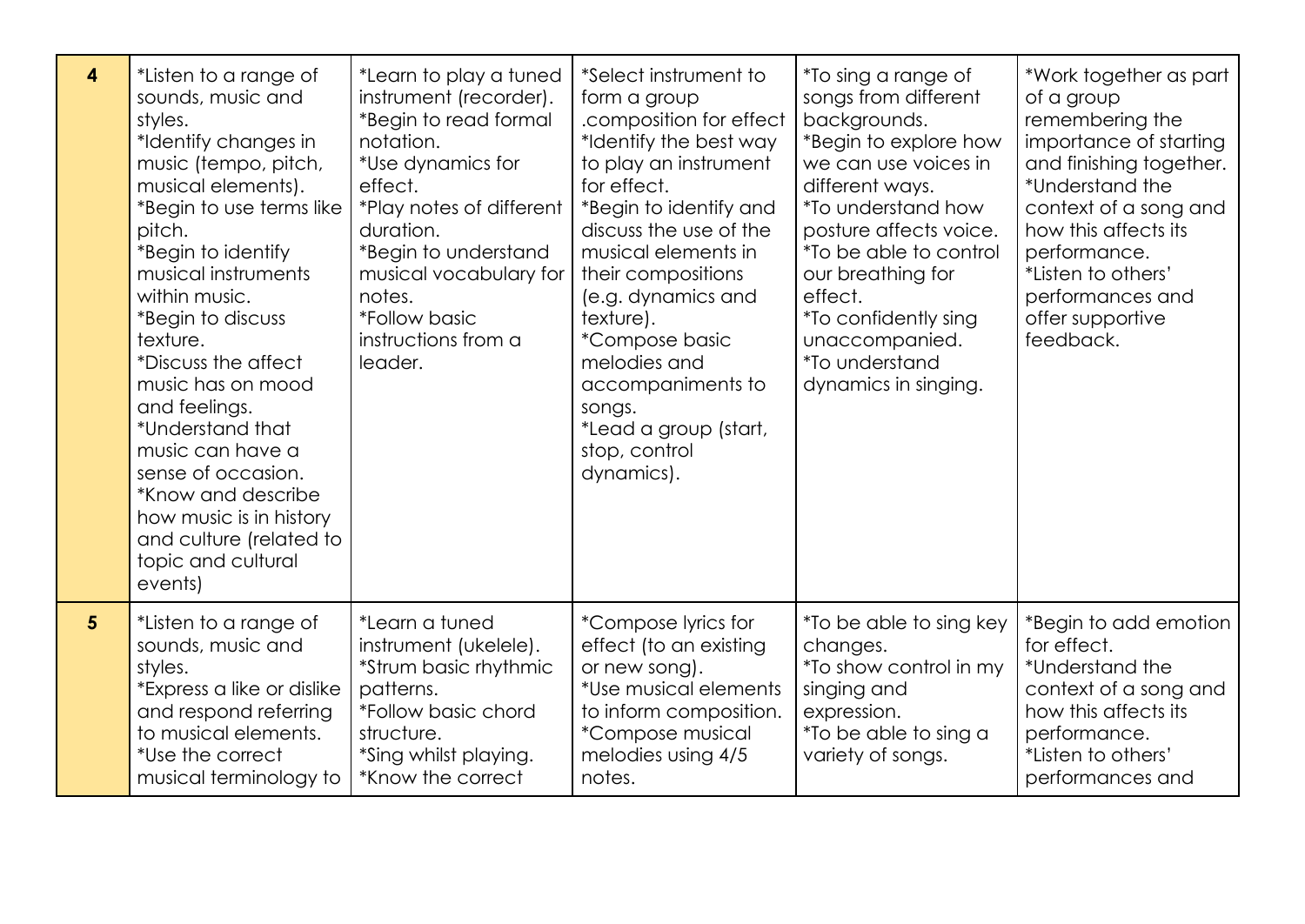|                  | describe what I am<br>hearing.<br>*Know how pulse,<br>rhythm and pitch work<br>together.<br><i>*Discuss texture</i><br>referring to a range of<br>instruments.<br>*Hear and identify<br>cyclical patterns.<br>*Know and describe<br>how music is in history<br>and culture. (related<br>to topic and cultural<br>events).                                              | posture and hand<br>position while holding<br>an instrument.<br><i>*Follow basic</i><br>instructions from a<br>leader.                                                                                                                                                                                                                                 | *Begin to experiment<br>with composing using<br>formal notation for<br>tuned instruments.<br>*Begin to improvise for<br>effect.                                                                                                                                                                                                                    |                                                                                                                                                                                                                                                                                  | offer supportive<br>feedback.                                                                                                                                                                                                                                                       |
|------------------|------------------------------------------------------------------------------------------------------------------------------------------------------------------------------------------------------------------------------------------------------------------------------------------------------------------------------------------------------------------------|--------------------------------------------------------------------------------------------------------------------------------------------------------------------------------------------------------------------------------------------------------------------------------------------------------------------------------------------------------|----------------------------------------------------------------------------------------------------------------------------------------------------------------------------------------------------------------------------------------------------------------------------------------------------------------------------------------------------|----------------------------------------------------------------------------------------------------------------------------------------------------------------------------------------------------------------------------------------------------------------------------------|-------------------------------------------------------------------------------------------------------------------------------------------------------------------------------------------------------------------------------------------------------------------------------------|
| $\boldsymbol{6}$ | *Listen to a range of<br>sounds, music and<br>styles.<br>*Refine and improve<br>own and others work.<br>*Support peers/self<br>through critically<br>evaluating own/others<br>compositions.<br>*Understand how lyrics<br>affect a piece of<br>music.<br>*Work out how<br>harmanies are used.<br>*Know and describe<br>how music is in history<br>and culture. (related | *Learn a tuned<br>instrument (ukelele).<br>*Read formal notation.<br>*Strum basic rhythmic<br>patterns with<br>confidence and<br>fluency.<br>*Follow basic chord<br>structure.<br>*Sing whilst playing.<br>*Know the correct<br>posture and hand<br>position while holding<br>an instrument.<br><i>*Follow basic</i><br>instructions from a<br>leader. | *Compose lyrics for<br>effect (to an existing<br>or new song).<br>*Confidence, thought<br>and imagination in<br>selecting sounds and<br>structuring<br>compositions to<br>convey an idea.<br>*Confidently use a<br>range of techniques<br>to inform their<br>composition.<br>*Lead a group to<br>improvise and follow a<br>basic score for effect. | *To sing in canon,<br>parts and simple<br>harmony.<br>*To control my volume<br>and pitch (in small<br>and large groups).<br>*Understand key<br>features of singing<br>and use for some<br>effect.<br>*Begin to recognise<br>the beat (and<br>off-beat) to more<br>complex songs. | *Perform to a range of<br>audiences and<br>occasions.<br>*Understand the<br>context of a song and<br>how this affects its<br>performance.<br>*Listen to others'<br>performances and<br>offer supportive<br>feedback.<br>*Use signing<br>throughout the<br>performance of a<br>song. |